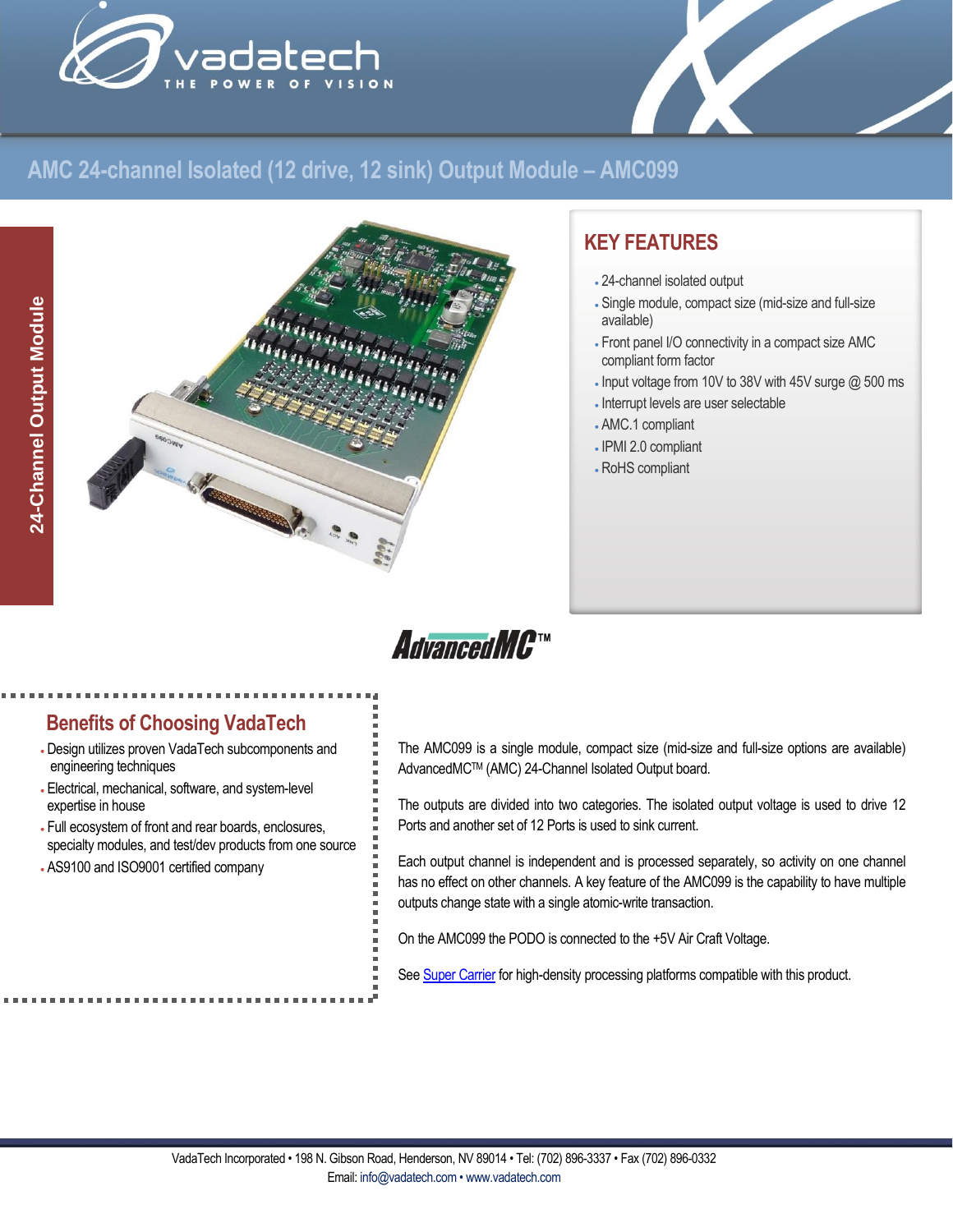# **AMC 24-channel Isolated (12 drive, 12 sink) Output Module – AMC099**

#### **INTEGRATION SERVICES AND APPLICATION-READY PLATFORMS**

VadaTech has a full ecosystem of ATCA and MTCA products including chassis platforms, shelf managers, AMC modules, Switch and Payload Boards, Rear Transition Modules (RTM), Power Modules, and more. The company also offers integration services as well as pre-configured Application-Ready Platforms. Please contact VadaTech Sales for more information.

## **BLOCK DIAGRAM**



**Figure 1: Block Diagram**

## **FRONT PANEL**



**Figure 2: Front Panel**

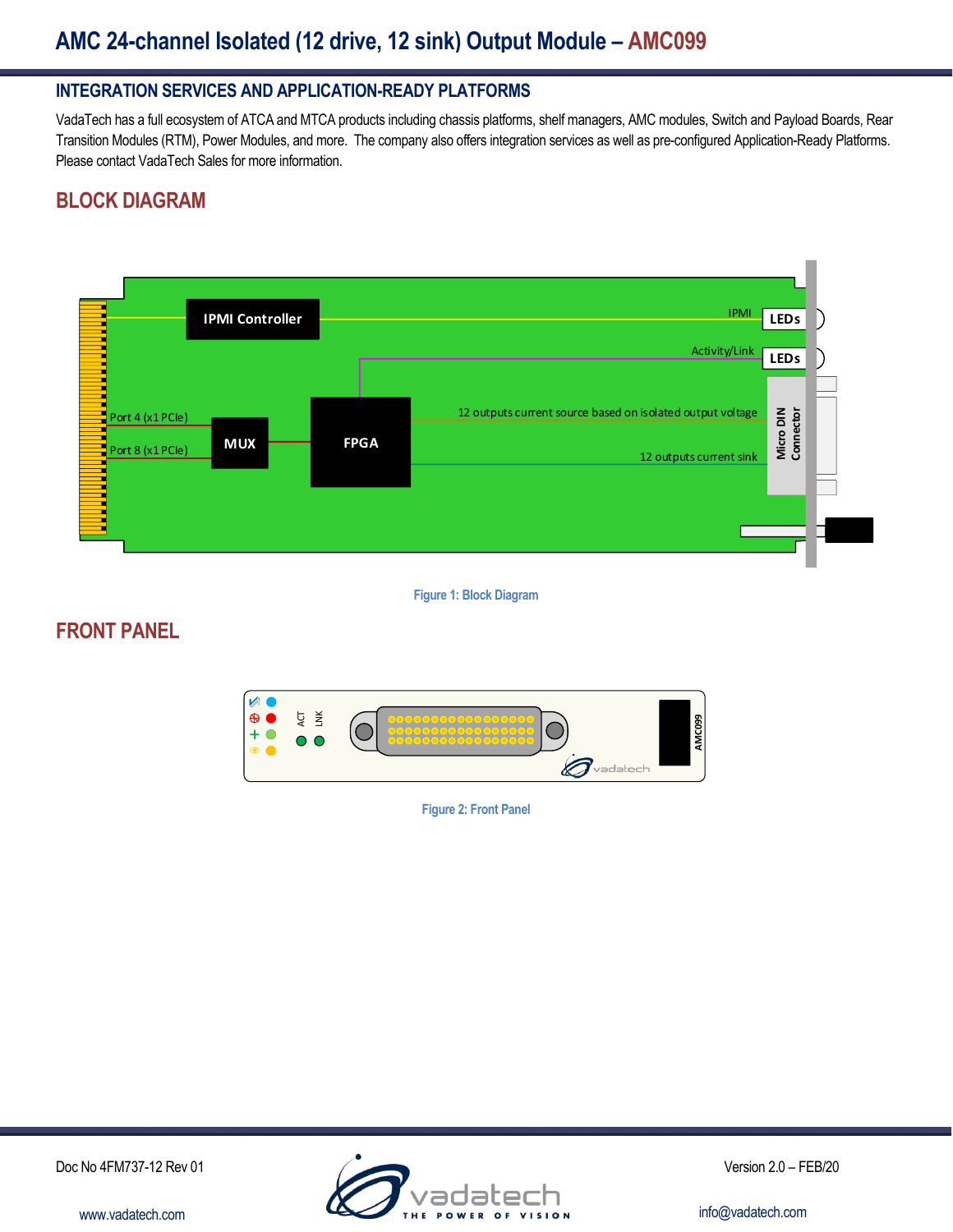## **SPECIFICATIONS**

| Architecture                               |                                                                                                                                                                                                                                                                                                                            |                                                                                               |  |
|--------------------------------------------|----------------------------------------------------------------------------------------------------------------------------------------------------------------------------------------------------------------------------------------------------------------------------------------------------------------------------|-----------------------------------------------------------------------------------------------|--|
| <b>Physical</b>                            | <b>Dimensions</b>                                                                                                                                                                                                                                                                                                          | Width: 2.89" (73.5 mm)                                                                        |  |
|                                            |                                                                                                                                                                                                                                                                                                                            | Depth 7.11" (180.6 mm)                                                                        |  |
|                                            |                                                                                                                                                                                                                                                                                                                            | Single module, compact size (mid and full size options available)                             |  |
| <b>Type</b>                                | <b>AMC Input</b>                                                                                                                                                                                                                                                                                                           | 24 optically isolated outputs: Twelve outputs are current source based on isolated outputs    |  |
|                                            |                                                                                                                                                                                                                                                                                                                            | and twelve outputs are current sinks. Multiple outputs will change state with a single write. |  |
| <b>Standards</b>                           |                                                                                                                                                                                                                                                                                                                            |                                                                                               |  |
| <b>AMC</b>                                 | <b>Type</b>                                                                                                                                                                                                                                                                                                                | AMC.0 and AMC.1                                                                               |  |
| <b>Module Management</b>                   | <b>IPMI</b>                                                                                                                                                                                                                                                                                                                | IPMI v2.0                                                                                     |  |
| <b>PCle</b>                                | Lanes                                                                                                                                                                                                                                                                                                                      | x4                                                                                            |  |
| <b>Configuration</b>                       |                                                                                                                                                                                                                                                                                                                            |                                                                                               |  |
| <b>Power</b>                               | AMC099                                                                                                                                                                                                                                                                                                                     | 3W                                                                                            |  |
| <b>Environmental</b>                       | Temperature                                                                                                                                                                                                                                                                                                                | Operating temperature: -5° to 45°C (55°C for limited time, performance restrictions may       |  |
|                                            |                                                                                                                                                                                                                                                                                                                            | apply), (See environmental spec sheet)                                                        |  |
|                                            |                                                                                                                                                                                                                                                                                                                            | Storage Temperature: -40° to +85°C                                                            |  |
|                                            | Vibration                                                                                                                                                                                                                                                                                                                  | Operating 9.8 m/s <sup>2</sup> (1G), 5 to 500 Hz on each axis                                 |  |
|                                            | Shock                                                                                                                                                                                                                                                                                                                      | Operating 30Gs each axis                                                                      |  |
|                                            | <b>Relative Humidity</b>                                                                                                                                                                                                                                                                                                   | 5 to 95% non-condensing                                                                       |  |
| <b>Front Panel</b>                         | Interface Connectors                                                                                                                                                                                                                                                                                                       | 51-pin Micro DIN connector                                                                    |  |
|                                            | <b>LEDs</b>                                                                                                                                                                                                                                                                                                                | IPMI management control                                                                       |  |
|                                            |                                                                                                                                                                                                                                                                                                                            | Activity/Link/Status LEDs                                                                     |  |
|                                            | Mechanical                                                                                                                                                                                                                                                                                                                 | Hot-swap ejector handle                                                                       |  |
| <b>Software Support</b>                    | <b>Operating System</b>                                                                                                                                                                                                                                                                                                    | Independent                                                                                   |  |
| <b>Other</b>                               |                                                                                                                                                                                                                                                                                                                            |                                                                                               |  |
| <b>MTBF</b>                                | MIL Hand book 217-F@ 242,000 hrs                                                                                                                                                                                                                                                                                           |                                                                                               |  |
| <b>Certifications</b>                      | Designed to meet FCC, CE and UL certifications, where applicable                                                                                                                                                                                                                                                           |                                                                                               |  |
| <b>Standards</b>                           | VadaTech is certified to both the ISO9001:2015 and AS9100D standards                                                                                                                                                                                                                                                       |                                                                                               |  |
| Warranty                                   | Two (2) years, see VadaTech Terms and Conditions                                                                                                                                                                                                                                                                           |                                                                                               |  |
| <b>Trademarks and</b><br><b>Disclaimer</b> | The VadaTech logo is a registered trademark of VadaTech, Inc. Other registered trademarks are the property of their<br>respective owners. AdvancedTCA™ and the AdvancedMC™ logo are trademarks of the PCI Industrial Computers<br>Manufacturers Group. All rights reserved. Specification subject to change without notice |                                                                                               |  |